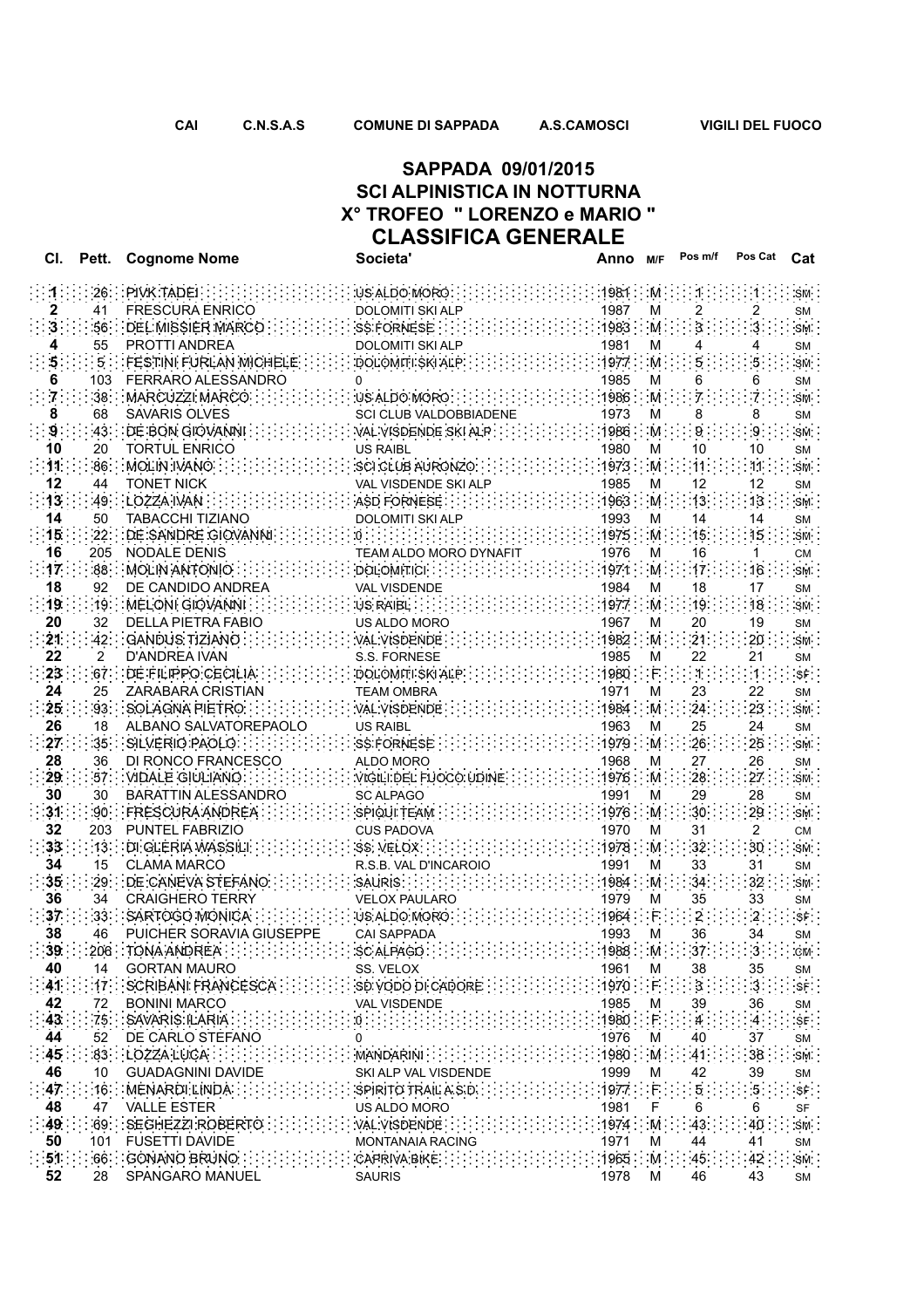| 53 <sub>1</sub> |                 | 76 FRANZIN MICHELE:        |                         | 1973 M |      | 47.              | SM.<br>44                                 |
|-----------------|-----------------|----------------------------|-------------------------|--------|------|------------------|-------------------------------------------|
| 54              | 3               | D'ANDREA ALESSANDRO        | S.S. FORNESE            | 1982   | М    | 48               | 45<br><b>SM</b>                           |
| 55              | 80 <sup>°</sup> | <b>BELLINA MATTIA</b>      | US RAIBL                | 1989   | M.   | 49               | 46<br>SM.                                 |
| 56              | 4               | <b>FIORI ALESSANDRO</b>    | <b>BOGN DA NIA'</b>     | 1968   | м    | 50               | 47<br>SM                                  |
|                 |                 |                            |                         |        |      |                  |                                           |
| 57              | $202 -$         | <b>FACCHINI RAFFAELE</b>   | <b>BOBEMARZE</b>        | 1964   | M.   | 51               | CM.<br>$-4-$                              |
| 58              | 99              | <b>TOFFOLO EZIO</b>        |                         | 1975   | М    | 52               | 48<br><b>SM</b>                           |
| 59              | 97.             | : MARIN CHRISTIAN          | MONTANAIA RACING        | 1974   | M.   | 53               | 49<br>$\mathsf{SM}$ .                     |
| 60              | 71              | <b>ZULIAN OSVALDO</b>      | <b>DOLOMITI SKI ALP</b> | 1969   | М    | 54               | 50<br><b>SM</b>                           |
| 61              | 77.             | FESTINI FURLAN MARTIN      | VAL VISDENDE            | 1986   | F.   |                  | 7.<br>$\ensuremath{\mathsf{SF}}\xspace$ . |
|                 |                 | <b>FLORIT STEFANO</b>      |                         |        |      |                  |                                           |
| 62              | 48              |                            |                         | 1981   | М    | 55               | 51<br><b>SM</b>                           |
| 63              | 45              | REVERZANI ALESSIO          | GRUPPO MARCIATORI CALA  | 1967   | .M   | 56               | 52<br>SM.                                 |
| 64              | 212             | <b>BOCCINGHER GABRIELE</b> | 0                       | 1956   | М    | 57               | 5<br><b>CM</b>                            |
| 65              | 84              | : DEL LONGO ENRICO         | <b>MANDARINI</b>        | 1978   | M.   | 58               | 53<br>SM.                                 |
| 66              | 87              | <b>KRATTER DANIELE</b>     | <b>CAMOSCI</b>          | 1953   | М    | 59               | 54<br><b>SM</b>                           |
| 67              | .91             | RIZZI CLAUDIO              | SCI CLUB MIANE:         | 1961   | M    | 60               | 55<br>SM                                  |
|                 |                 |                            |                         |        |      |                  |                                           |
| 68              | 65              | <b>LARESE MARIO</b>        | <b>DOLOMITI SKI ALP</b> | 1959   | М    | 61               | 56<br><b>SM</b>                           |
| 69              | 39.             | PIAZZA SERGIO              | О.                      | 1972   | M    | 62               | 57<br>SM.                                 |
| 70              | 59              | <b>FONTANINI DIEGO</b>     | <b>GS AZZIDA</b>        | 1964   | М    | 63               | 58<br>SM                                  |
| 71              | $\overline{9}$  | CORSO MANUEL               | SKI ALP VAL VISDENDE    | 1979   | M    | 64               | 59<br>SM                                  |
| 72              | 61              | <b>VENTURINI MARCO</b>     | <b>GS AZZIDA</b>        | 1965   | М    | 65               | 60<br><b>SM</b>                           |
| 73              | 82.             | <b>BIANCOLINO DARIO</b>    | US ALDO MORO            | 1964   | M    | 66               | 61                                        |
|                 |                 |                            |                         |        |      |                  | SM.                                       |
| 74              | 100             | MICHELIS FRANCESCO         | MONTANAIA RACING        | 1965   | М    | 67               | 62<br>SM                                  |
| 75              | $\overline{1}$  | DEL GOBBO RENATO           | TEAM ALDO MORO DYNAFI   | 1955   | M.   | 68               | 63<br>SM                                  |
| 76              | 27              | <b>MACORATTI ANNALISA</b>  |                         | 1988   |      |                  | SF                                        |
| 77              | 63.             | PATRIARCA LUCIANO          | <b>GS AZZIDA</b>        | 1963   | M    | 69               | <b>SM</b><br>64                           |
| 78              | 208             | ZAETTA EMANUELA            | 0                       | 1976   |      | 9                | СF                                        |
| 79              | 204             | : D'ANDREA STEFANIA        |                         | 1973   |      | 10 <sub>10</sub> | $CF$ .                                    |
|                 |                 | CAPRARO ADRIANO            |                         |        |      |                  |                                           |
| 80              | 54              |                            | CAI CALALZO             | 1968   | M    | 70               | 65<br>SM                                  |
| 81              | 40              | BOLIS MARZIA ANNA          | SS FORNESE.             | 1967   | F.   | 11               | :g:<br>SF                                 |
| 82              | 89              | <b>VECELLIO ANDREA</b>     | <b>DOLOMITI SKI ALP</b> | 1977   | м    | 71               | 66<br><b>SM</b>                           |
| 83              | 74              | FRANZIN DEVEN              | SCI CLUB VALDOBBIADENE  | 2001   | :M   | 72               | 67<br>$SM$ :                              |
| 84              | 210             | <b>MODESTI FABIO</b>       | SOLO                    | 1971   | М    | 73               | 6<br><b>CM</b>                            |
| 85              | 31              | TONA ATTILIO               | SC ALPAGO -             | 1970   | M.   | $\mathbf{74}$    | 68<br>SM                                  |
| 86              | 12              | <b>BATTISTON MICHELE</b>   | <b>MONTANAIA RACING</b> | 1971   | М    | 75               | 69<br><b>SM</b>                           |
| 87              | 37 <sub>1</sub> | CASANOVA ALBINO            |                         | 1954   | M    | 76               |                                           |
|                 |                 |                            | VIGILI DEL FUOCO :      |        |      |                  | 70<br>SM.                                 |
| 88              | 79              | <b>BELLINA CATERINA</b>    | CHIUSAFORTE             | 1995   | F    | 12               | 10<br>SF                                  |
| 89              | 78.             | <b>BELLINA RENATO</b>      | US RAIBL                | 1957   | M    | 77               | 71<br>SM.                                 |
| 90              | 95              | DE FELIP ALIDA             | <b>DOLOMITI SKI ALP</b> | 1987   |      | 13               | 11<br>SF                                  |
| 91              | 201             | DE GIORGIO SUSANNA         | <b>BOBEMARZE</b>        | 1977   |      | 14               | CF.                                       |
| 92              | 64              | <b>COMMISSO SANDRO</b>     | <b>GS AZZIDA</b>        | 1966   | м    | 78               | 72<br><b>SM</b>                           |
| 93              |                 | 51: TONA GLORIA            | DOLOMITI SKI ALP :      | 1993   | ∶F.  | 15:              | 12 <sup>1</sup>                           |
|                 |                 |                            |                         |        |      |                  | SSF                                       |
| 94              | 7               | <b>DA RIOS CHANTAL</b>     | ALDO MORO               | 1996   |      | 16               | 13<br>SF                                  |
| 95              |                 | 209 ADANI ANDREA           | <b>SOLO</b>             | 1970   | M    | 79               | CM                                        |
| 96              | 85              | KOFLER HELENE              | MONTE COGLIANS          | 1979   | F    | 17               | 14<br>SF                                  |
| 97              | 21.             | RUBESSA GIULIANA           | MONTANAIA RACING        | 1962   |      | 18               | 15<br>SF                                  |
| 98              | 8               | <b>CARLET ERICA</b>        | ALDO MORO               | 1998   |      | 19               | 16<br>SF                                  |
| 99 <sup>2</sup> | $6$ .           | DA RIOS DAVIDE             | ALDO MORO               | 1969.  | .M   | 80               | SM<br>73                                  |
| 100             |                 | 102 CESCO FABBRO SARA      |                         |        |      |                  |                                           |
|                 |                 |                            | CAMOSCI                 | 2000   |      | 20               | 17<br>SF                                  |
| 101             |                 | 98 DANIELI VERONICA        | CAMOSCI                 | 1998   | -F . | 21               | 18<br>$S$ F                               |
| 102             | 73              | RONZON OLESIA              | SCI CLUB VALDOBBIADENE  | 1999   | F    | 22               | 19<br>SF                                  |
| 103             | 23.             | : IOANNONE: ANDREA         | TEAM:OMBRA              | 1977   | M.   | $\overline{81}$  | $SM$ .<br>74                              |
| 104             | 24              | <b>DONADA LUIGI</b>        | <b>TEAM OMBRA</b>       | 1962   | М    | 82               | 75<br><b>SM</b>                           |
| 105             | 53.             | MARINELLO MASSIMO          | $\cdot$ 0 $\cdot$       | 1962   | M    | 83               | 76<br>SM                                  |
| 106             | 60              | PECILE FABRIZIO            | <b>GS AZZIDA</b>        | 1962   | М    | 84               | 77<br>SM                                  |
|                 |                 |                            |                         |        |      |                  |                                           |
| :107            |                 | 70: DA CANAL ANNARITA:     |                         | 1959   | ίF.  | 23               | 20<br>SF                                  |
| 108             | 211             | <b>MARCUZZI ANDREA</b>     | 0                       | 1989   | M    | 85               | 8<br><b>CM</b>                            |
| 109             |                 | 81. SCUZ STEFANO           |                         | 1976   | M    | 86               | 78<br>SM.                                 |
| 110             | 58              | <b>BUCCINO VALTER</b>      | <b>GS AZZIDA</b>        | 1964   | M    | 87               | 79<br><b>SM</b>                           |
| 111             | 11.             | LIUZZI ALBERTO             | $0 -$                   | 1974   | M    | 88               | 80<br>SM                                  |
| 112             | 96              | ZAMBELLI DOMELIN GIULIA    | <b>CAMOSCI</b>          | 1980   | F    | 24               | 21<br>SF                                  |
| 113             |                 | 62: : GANZ MANFROI MICHELA |                         | 1962   |      | 26               | 23<br>$\ensuremath{\mathsf{SF}}$ .        |
|                 |                 |                            |                         |        |      |                  |                                           |
| 114             | 207             | <b>GUERZONI PIERLUIGI</b>  | 0                       | 1972   | M    | 89               | 9<br>CM                                   |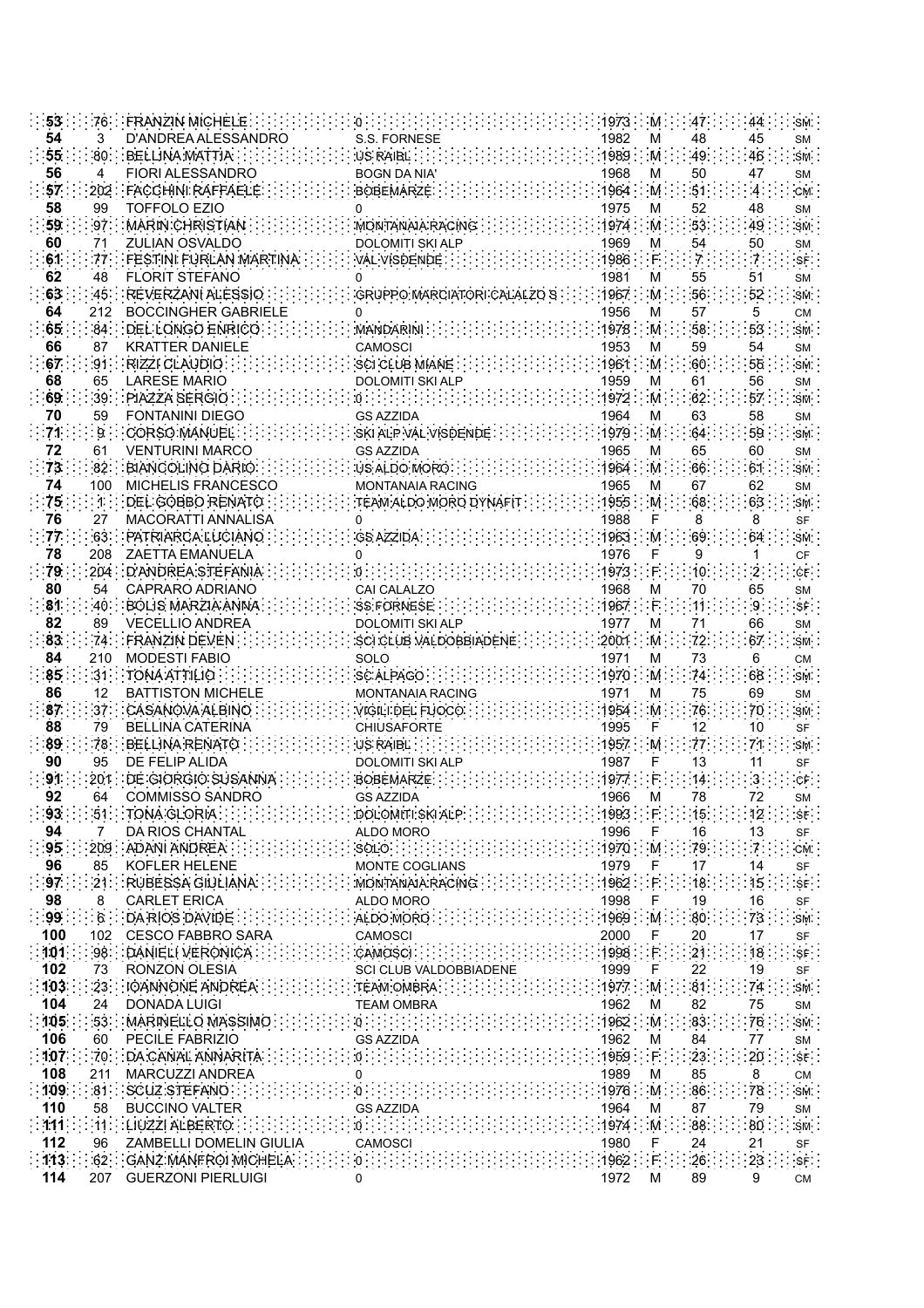iscritti 115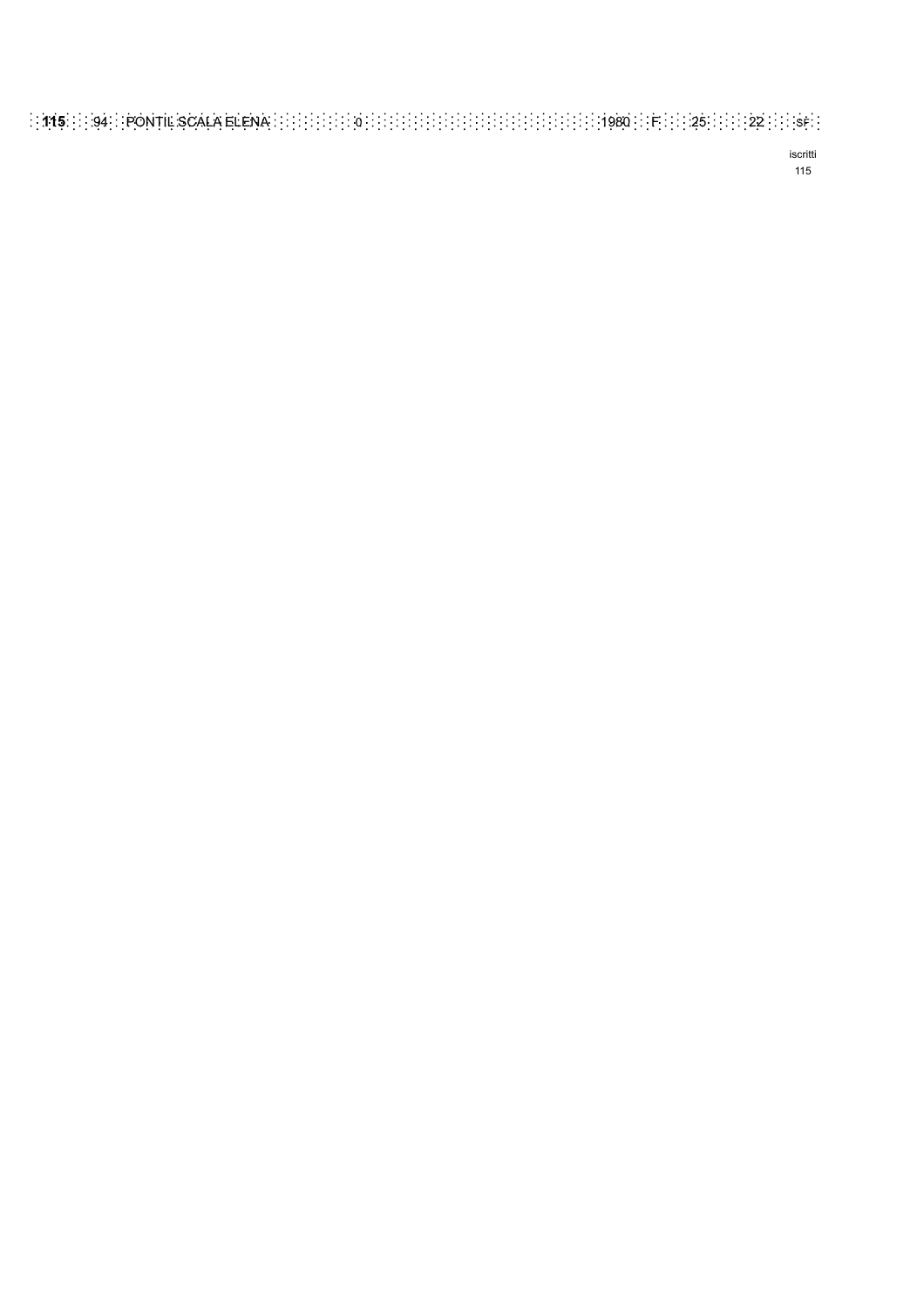|          |                |                      |       | Tempo                   |                             |                |                |                      |                      | Dist           |  |          |                |
|----------|----------------|----------------------|-------|-------------------------|-----------------------------|----------------|----------------|----------------------|----------------------|----------------|--|----------|----------------|
|          |                |                      |       | $33'48$                 |                             |                |                |                      |                      | $000$ .        |  |          |                |
|          |                |                      | 36'02 |                         |                             |                |                |                      |                      | 2'14           |  |          |                |
|          |                |                      |       | $\cdots$ 36'03 $\cdots$ |                             |                |                |                      |                      | 2'15           |  |          |                |
|          |                |                      | 37'30 |                         |                             |                |                |                      |                      | 3'42           |  |          |                |
|          |                |                      |       | 37'59                   |                             |                |                | i,                   |                      | 4'12           |  |          |                |
|          |                |                      | 38'08 |                         |                             |                |                |                      |                      | 4'20           |  |          |                |
|          |                |                      |       | 38'14                   |                             |                |                |                      | İ                    | 4'26           |  |          |                |
|          |                |                      | 38'21 |                         |                             |                |                |                      |                      | 4'33           |  |          |                |
|          |                |                      |       | 39'20                   |                             |                |                |                      | $\ddot{\cdot}$       | 532            |  |          |                |
|          |                |                      | 39'23 |                         |                             |                |                |                      |                      | 5'35           |  |          |                |
|          |                |                      |       | 39'50                   |                             |                |                |                      | $\ddot{\cdot}$       | 6'02           |  |          | $\vdots$       |
|          |                |                      | 39'57 |                         |                             |                |                |                      |                      | 6'09           |  |          |                |
|          |                | $\ddot{\phantom{a}}$ | 40.27 |                         |                             |                | İ              |                      | $\ddot{\phantom{a}}$ | 6'40           |  |          |                |
|          |                |                      | 40'39 |                         |                             |                |                |                      |                      | 6'52           |  |          |                |
|          |                | $\vdots$             |       | 40'40                   |                             |                |                | Ì                    | $\ddot{\cdot}$       | 6'52           |  |          |                |
|          |                |                      | 40'47 |                         |                             |                |                |                      |                      | 6'59           |  |          |                |
|          |                | Ì                    |       | 40'59                   |                             |                | ī              | :                    | İ                    | 7'11           |  |          | $\ddot{\cdot}$ |
|          |                |                      | 41'03 |                         |                             |                |                |                      |                      | 7'15           |  |          |                |
|          |                |                      |       | 41'55                   |                             |                |                | r)                   |                      | $8'07$         |  |          | İ              |
|          |                |                      | 42'13 |                         |                             |                |                |                      |                      | 8'25           |  |          |                |
|          |                |                      | 42'19 | 42'17                   |                             |                |                |                      | $\ddot{\cdot}$       | 8'29           |  |          | $\ddot{\cdot}$ |
|          |                |                      |       |                         |                             |                |                |                      |                      | 8'32           |  |          |                |
|          |                |                      |       | 42.22                   |                             |                |                |                      | $\ddot{\cdot}$       | 8'35           |  |          |                |
|          |                |                      | 42'39 |                         |                             |                |                |                      |                      | 8'51           |  |          |                |
|          | Ì              |                      |       | 42'46                   |                             |                |                | Ì,                   | $\ddot{\cdot}$       | 8.58           |  |          |                |
|          |                |                      | 42'57 |                         |                             |                |                |                      |                      | 9'10           |  |          |                |
|          |                |                      | 44'07 | 43'53                   |                             |                |                |                      |                      | 10'06<br>10'19 |  |          |                |
|          |                |                      |       | 44.15                   |                             |                |                |                      |                      | 10'27          |  | $\vdots$ |                |
| $\vdots$ |                |                      | 44'35 |                         |                             |                | $\ddot{\cdot}$ | Ĩ,                   |                      | 10'47          |  |          |                |
| $\vdots$ |                |                      |       | 44'42                   |                             |                |                |                      | $\vdots$             | 10'54          |  |          | $\ddot{\cdot}$ |
|          |                |                      | 44'58 |                         |                             |                | ÷              | Į,                   |                      | 11'10          |  |          |                |
|          |                |                      |       | 45.15                   |                             |                |                | Ξ                    |                      | 11'27.         |  |          |                |
|          |                |                      | 45'16 |                         |                             |                |                |                      |                      | 11'29          |  |          |                |
| $\vdots$ |                |                      |       | 45'48                   |                             |                |                | Ĩ,                   |                      | 12'00          |  |          |                |
|          |                |                      | 45'52 |                         |                             |                |                |                      |                      | 12'04          |  |          |                |
| $\vdots$ |                |                      |       | 46'12                   |                             |                |                |                      |                      | 12'24          |  |          | $\vdots$       |
|          |                |                      | 46'51 |                         |                             |                |                |                      |                      | 13'04          |  |          |                |
| $\vdots$ | :              | $\frac{1}{2}$        | 47'07 |                         | $\vdots$                    | Ĵ              | $\frac{1}{2}$  |                      | $\ddot{\cdot}$       | 13'19          |  |          |                |
|          |                |                      | 47'21 |                         |                             |                |                |                      |                      | 13'33          |  |          |                |
| $\vdots$ | $\ddot{\cdot}$ | Ĩ                    |       | 47'26                   |                             |                |                | $\ddot{\cdot}$       | Ĩ                    | 13'39          |  |          | $\vdots$       |
|          |                |                      | 47'31 |                         |                             |                |                |                      |                      | 13'44          |  |          |                |
| $\vdots$ | $\vdots$       | İ                    |       | 47'35                   |                             | $\ddot{\cdot}$ | $\frac{1}{2}$  | $\vdots$             | Ĩ,                   | 13'47          |  |          | $\frac{1}{2}$  |
|          |                |                      | 47'42 |                         |                             |                |                |                      |                      | 13'54          |  |          |                |
| $\vdots$ |                | $\vdots$             |       | 47'45                   |                             |                | $\vdots$       |                      | $\vdots$             | 13'57          |  | š        | $\vdots$       |
|          |                |                      | 47'59 |                         |                             |                |                |                      |                      | 14'11          |  |          |                |
| $\vdots$ | $\vdots$       | Ì,                   |       | 48.00                   |                             | $\vdots$       | $\vdots$       | $\ddot{\cdot}$       | $\vdots$             | 14'13          |  |          | $\ddot{\cdot}$ |
|          |                |                      | 48'05 |                         |                             |                |                |                      |                      | 14'17          |  |          |                |
| $\vdots$ | $\vdots$       | $\vdots$             |       | 48'10                   |                             | ĵ              | $\vdots$       | $\ddot{\phantom{0}}$ | $\vdots$             | 14'22          |  |          | $\ddot{\cdot}$ |
|          |                |                      | 48'20 |                         |                             |                |                |                      |                      | 14'32          |  |          |                |
| $\vdots$ | :              | İ                    |       | 48'51                   | $\mathcal{L}_{\mathcal{A}}$ |                |                |                      | $\vdots$             | 15'04          |  | ĵ        | $\vdots$       |
|          |                |                      | 49'37 |                         |                             |                |                |                      |                      | 15'49          |  |          |                |

**CAI C.N.S.A.S COMUNE DI SAPPADA A.S.CAMOSCI VIGILI DEL FUOCO**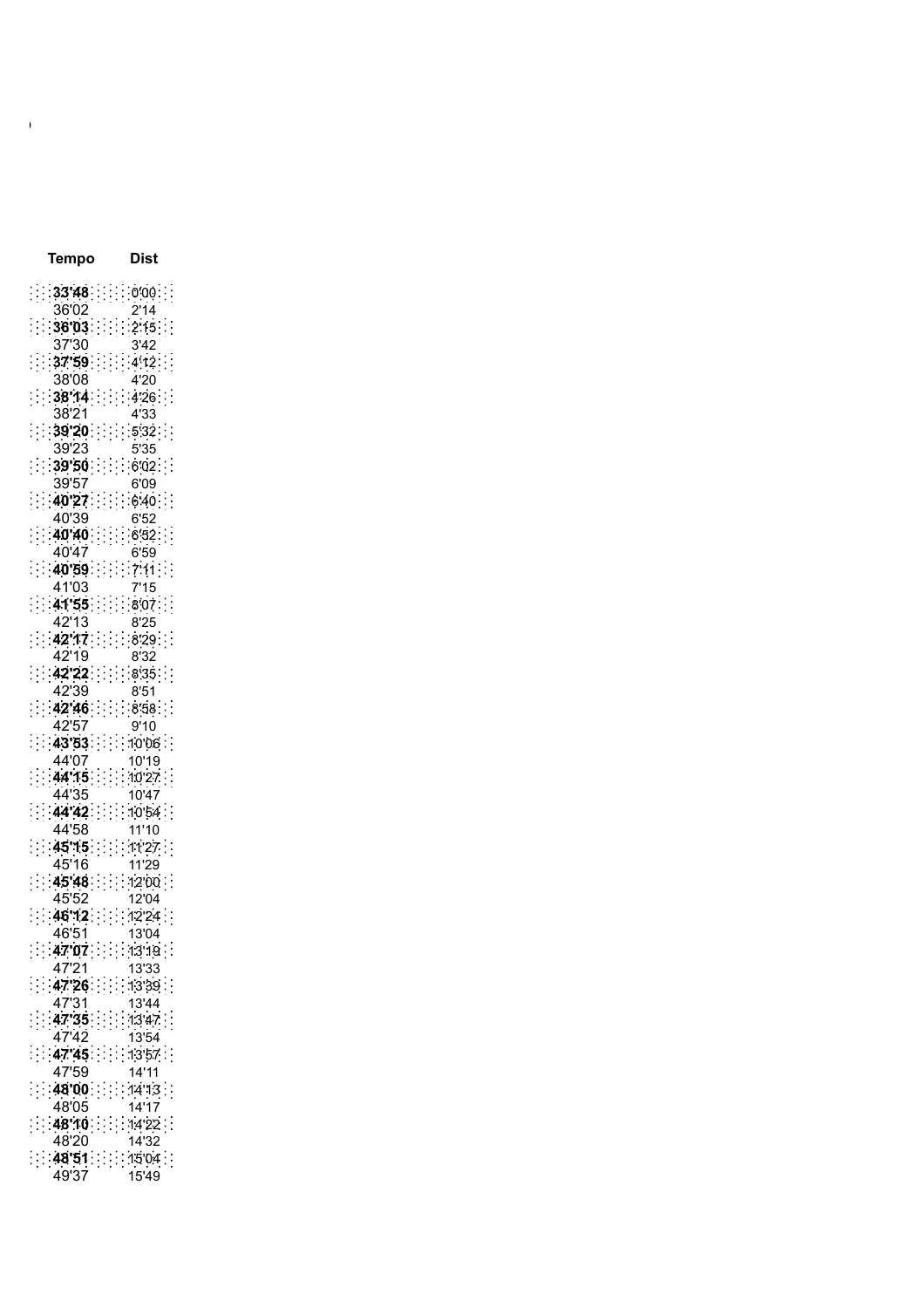|                |                      |    | 49'54   |       |                    |                |                      |                      |                      |                      | 16'06.                        |
|----------------|----------------------|----|---------|-------|--------------------|----------------|----------------------|----------------------|----------------------|----------------------|-------------------------------|
|                |                      |    |         | 50'19 |                    |                |                      |                      |                      |                      | 16'31                         |
|                | Ϊ                    |    |         |       | 50'23              |                |                      | $\ddot{\cdot}$       | Ì                    |                      | 16'35<br>$\ddot{\cdot}$       |
|                |                      |    |         | 50'42 |                    |                |                      |                      |                      |                      | 16'55                         |
|                | $\ddot{\phantom{a}}$ |    |         |       | 50'55              |                |                      | $\vdots$             | ij.                  |                      | 1708.                         |
|                |                      |    |         | 50'57 |                    |                |                      |                      |                      |                      | 17'10                         |
|                |                      |    |         |       |                    |                |                      |                      |                      |                      |                               |
|                |                      |    |         |       | 50'58              |                |                      |                      |                      |                      | 17'11.                        |
|                |                      |    |         | 51'20 |                    |                |                      |                      |                      |                      | 17'32                         |
|                |                      |    |         |       | 51'25              |                |                      |                      | $\ddot{\phantom{a}}$ |                      | 17'37                         |
|                |                      |    |         | 51'27 |                    |                |                      |                      |                      |                      | 17'39                         |
|                |                      |    |         |       | 51'34              |                |                      |                      |                      |                      | 1746                          |
|                |                      |    |         | 51'48 |                    |                |                      |                      |                      |                      | 18'00                         |
|                |                      |    | 52'01   |       |                    |                |                      | $\vdots$             | $\ddot{\phantom{0}}$ | $\ddot{\cdot}$       | 18'13                         |
|                |                      |    |         | 52'16 |                    |                |                      |                      |                      |                      | 18'28                         |
|                | Ì                    |    | 52'36   |       |                    | İ              | $\ddot{\phantom{a}}$ | $\vdots$             | Ì                    |                      | 18'48                         |
|                |                      |    |         | 52'52 |                    |                |                      |                      |                      |                      | 19'05                         |
| İ              | $\ddot{\cdot}$       | t, |         |       | 52'53              |                |                      | J,                   |                      |                      | $\ddot{\phantom{a}}$<br>19'05 |
|                |                      |    |         |       |                    |                |                      |                      |                      |                      |                               |
|                |                      |    | 53'11   |       |                    |                |                      |                      |                      |                      | 19'23                         |
|                | $\ddot{\phantom{a}}$ | İ  |         |       | 53'17              |                |                      | $\ddot{\cdot}$       | $\ddot{\phantom{a}}$ |                      | 19'29<br>ŕ,                   |
|                |                      |    |         | 53'28 |                    |                |                      |                      |                      |                      | 19'41                         |
|                |                      |    |         |       | 53'53              |                |                      |                      |                      |                      | 20'05.                        |
|                |                      |    |         | 53'54 |                    |                |                      |                      |                      |                      | 20'06                         |
|                | $\ddot{\phantom{a}}$ |    | 54'26   |       |                    | $\ddot{\cdot}$ |                      |                      | :                    |                      | 20'39                         |
|                |                      |    |         | 54'32 |                    |                |                      |                      |                      |                      | 20'44                         |
|                |                      |    | 55'27   |       |                    |                |                      |                      |                      |                      | 21'39.                        |
|                |                      |    |         | 55'44 |                    |                |                      |                      |                      |                      | 21'56                         |
|                |                      |    |         |       | 56.54              | Ĩ.             |                      | $\ddot{\phantom{a}}$ |                      |                      | 23'06.                        |
|                |                      |    |         | 57'04 |                    |                |                      |                      |                      |                      | 23'16                         |
|                | t                    |    | 57'20   |       |                    | ÷,             |                      | $\ddot{\cdot}$       | $\ddot{\phantom{a}}$ |                      | 23'33                         |
|                |                      |    |         | 57'27 |                    |                |                      |                      |                      |                      | 23'39                         |
| Ξ              | $\ddot{\cdot}$       | E, |         |       | 57'43              |                |                      | $\ddot{\phantom{0}}$ |                      |                      | $\ddot{\cdot}$<br>23'55       |
|                |                      |    |         | 58'08 |                    |                |                      |                      |                      |                      |                               |
|                |                      |    |         |       |                    |                |                      |                      |                      |                      | 24'20                         |
|                | t                    | Ī  |         |       | 58'32              |                |                      | İ                    | $\ddot{\phantom{a}}$ | İ                    | 24'44.                        |
|                |                      |    |         | 58'37 |                    |                |                      |                      |                      |                      | 24'49                         |
|                | $\ddot{\phantom{0}}$ |    |         |       | 58'44              |                |                      |                      |                      |                      | 24'57                         |
|                |                      |    |         | 59'20 |                    |                |                      |                      |                      |                      | 25'33                         |
|                |                      |    | 59.21   |       |                    |                |                      | $\ddot{\phantom{a}}$ | $\frac{1}{2}$        |                      | 25'33                         |
|                |                      |    |         | 59'25 |                    |                |                      |                      |                      |                      | 25'38                         |
|                |                      |    |         |       | 59'50              |                |                      | ÷,                   |                      |                      | 26'02                         |
|                |                      |    |         |       | 1:00'27            |                |                      |                      |                      |                      | 26'40                         |
|                |                      |    |         |       | 1:01'02            |                |                      |                      |                      |                      | :27'14                        |
|                |                      |    |         |       | 1:01'22            |                |                      |                      |                      |                      | 27'34                         |
|                |                      |    |         |       | 1:02'19            |                |                      |                      |                      |                      | 28'31                         |
|                |                      |    |         |       | 1:04'37            |                |                      |                      |                      |                      | 30'49                         |
| $\vdots$       | $\ddot{\cdot}$       |    |         |       | 1:05'38            |                |                      |                      | $\frac{1}{2}$        | į.                   | $\frac{1}{2}$<br>31'50        |
|                |                      |    |         |       | 1:06'24            |                |                      |                      |                      |                      | 32'37                         |
| $\vdots$       |                      |    |         |       | 1:06'26            |                |                      |                      | $\ddot{\phantom{a}}$ |                      | 32'39<br>İ,                   |
|                |                      |    |         |       | 1:07'54            |                |                      |                      |                      |                      | 34'07                         |
|                |                      |    |         |       |                    |                |                      |                      |                      |                      |                               |
| $\vdots$       |                      |    |         |       |                    |                |                      |                      |                      |                      |                               |
|                | $\ddot{\phantom{0}}$ |    | 1:07.55 |       |                    |                |                      |                      | $\ddot{\phantom{a}}$ |                      | Ĩ,<br>34'07                   |
|                |                      |    |         |       | 1:08'08            |                |                      |                      |                      |                      | 34'21                         |
| $\vdots$       | $\ddot{\phantom{0}}$ |    |         |       | $1:08'25$ .        |                |                      |                      | $\vdots$             | $\vdots$             | $\vdots$<br>34'37<br>.<br>.   |
|                |                      |    |         |       | 1:08'27            |                |                      |                      |                      |                      | 34'39                         |
| $\vdots$       | Ì                    |    |         |       | 1:10'03            |                |                      |                      | š                    |                      | 36'15                         |
|                |                      |    |         |       | 1:11'00            |                |                      |                      |                      |                      | 37'12                         |
| $\vdots$       | $\ddot{\cdot}$       |    |         |       | 1:11'13            |                |                      |                      | $\frac{1}{2}$        |                      | Ĩ,<br>37'25                   |
|                |                      |    |         |       | 1:12'54            |                |                      |                      |                      |                      | 39'06                         |
| $\ddot{\cdot}$ | Ξ                    |    |         |       | 1:12'59            |                |                      |                      | $\vdots$             | $\ddot{\phantom{0}}$ | 39'11                         |
|                |                      |    |         |       | 1:13'32            |                |                      |                      |                      |                      | $\frac{1}{2}$<br>39'44        |
|                |                      |    |         |       | 1:15'47            |                |                      |                      |                      |                      |                               |
| $\vdots$       |                      |    |         |       | 1:17'17            |                |                      | $\ddot{\cdot}$       |                      | $\vdots$             | $\ddot{.}$<br>41'59<br>43'30  |
|                |                      |    |         |       |                    |                |                      |                      |                      |                      |                               |
| $\ddot{\cdot}$ |                      |    |         |       | 1:25'20<br>1:42'58 |                |                      |                      |                      |                      | .6132.<br>1:09'10             |